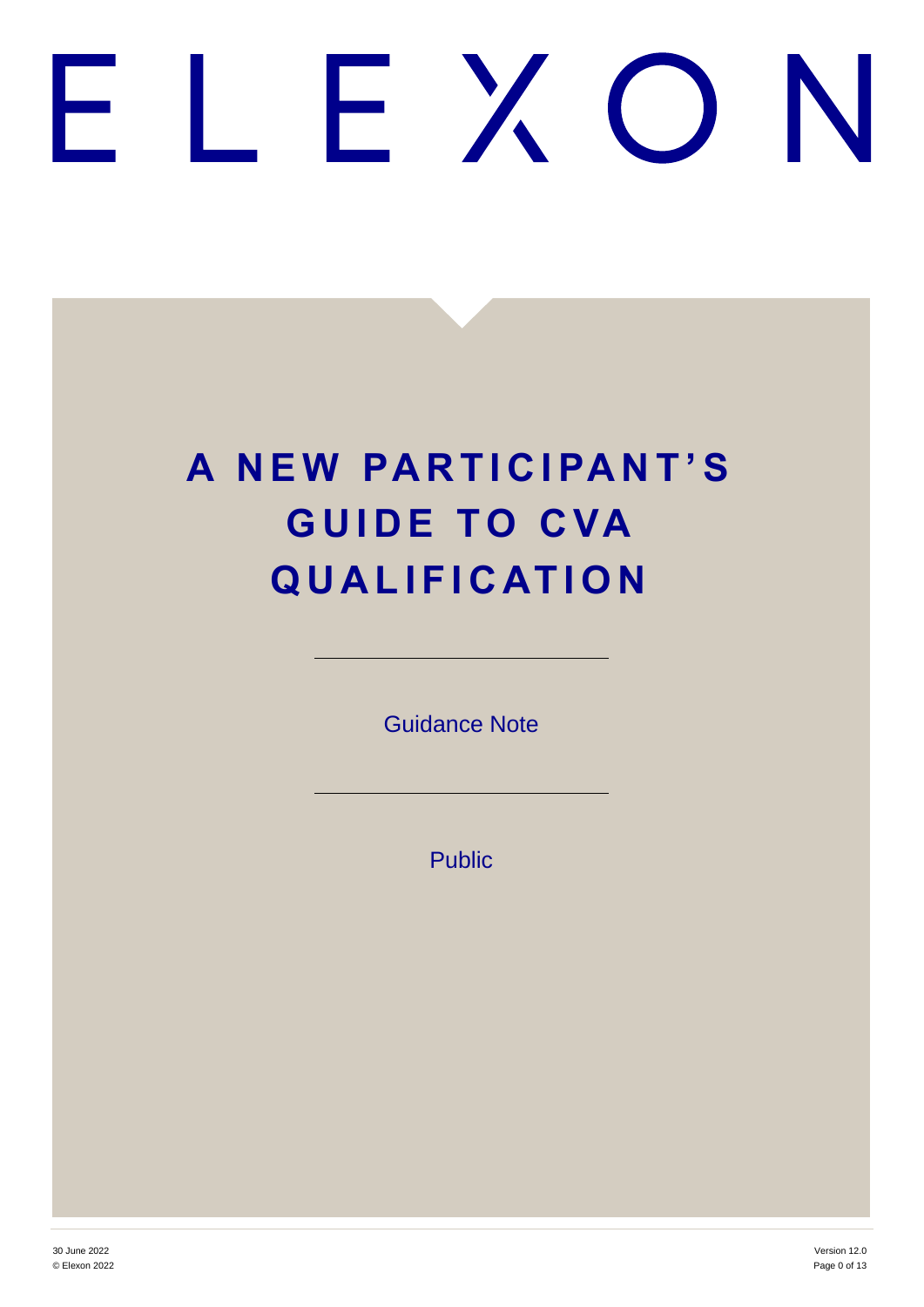# <span id="page-1-0"></span>**Contents**

| <b>Contents</b>                                                                                                                                                                                                                          | 1              |
|------------------------------------------------------------------------------------------------------------------------------------------------------------------------------------------------------------------------------------------|----------------|
| 1. Introduction                                                                                                                                                                                                                          | 3              |
| 1.1 Overview                                                                                                                                                                                                                             | 3              |
| 2. Watch Points                                                                                                                                                                                                                          | 3              |
| 2.1 BSC Parties and CVA MOAs must either complete CVA Qualification testing, request to 'Opt Out'<br>of all or specific test flows or seek a Waiver. ECVNAs and MVRNAs must either complete CVA<br>Qualification tests or seek a waiver. | 4              |
| 2.2 Responsibility for Readiness before CVA Qualification tests                                                                                                                                                                          | 4              |
| 3. What Needs To Be Done                                                                                                                                                                                                                 | 5              |
| 3.1 Who does CVA Qualification apply to?                                                                                                                                                                                                 | 5              |
| 3.2 What is CVA Qualification?                                                                                                                                                                                                           | 5              |
| 3.3 What format do we have to send data to Central Systems?                                                                                                                                                                              | 5              |
| 3.4 What do the tests look like and how long do they take?                                                                                                                                                                               | 5              |
| 3.5 ECVNAs and MVRNAs must complete all test flows relevant to their roles.                                                                                                                                                              | 6              |
| 3.6 Which data flows do I need to test?                                                                                                                                                                                                  | 6              |
| 3.7 What is the relationship between the CVA Qualification process and registration in the CRS?                                                                                                                                          | - 7            |
| 3.8 Do I also need to qualify with National Grid and the Funds Administration Agent?                                                                                                                                                     | $\overline{7}$ |
| 3.9 As a Supplier I am going through the SVA Qualification Processes. Do I still need to complete the<br><b>CVA Qualification process?</b>                                                                                               | 7              |
| 3.10 As an SVA Party Agent, I have been through the SVA Qualification Processes. Do I still need to<br>complete the CVA Qualification process?                                                                                           |                |
| 3.11 I am a BSC Party sharing facilities / software / administration with another BSC Party. How do I<br>avoid duplicating tests?                                                                                                        |                |
| <b>4. Dates and Booking</b>                                                                                                                                                                                                              | 8              |
| 4.1 How do I make a booking?                                                                                                                                                                                                             | 8              |
| 4.2 Can I apply to Waiver any tests?                                                                                                                                                                                                     | 8              |
| 4.3 Can I apply to 'Opt Out' of CVA Qualification testing?                                                                                                                                                                               | 8              |
| 5. Ensuring the Schedule Can Be Met                                                                                                                                                                                                      | 9              |
| 5.1 How do I ensure my communications work beforehand?                                                                                                                                                                                   | 9              |
| 5.2 How does the FTP protocol work?                                                                                                                                                                                                      | 9              |
| 5.3 What are the FTP connection parameters?                                                                                                                                                                                              | 9              |
| 5.4 What is the Central Systems Participant ID?                                                                                                                                                                                          | 9              |
| 5.5 What do I do if I have more than one ID using the same line?                                                                                                                                                                         | 10             |
| 5.6 What happens during testing?                                                                                                                                                                                                         | 10             |
| 5.7 What happens if it does not work?                                                                                                                                                                                                    | 10             |
| 5.8 Where can I get further assistance?                                                                                                                                                                                                  | 10             |
| <b>6. Status and Records</b>                                                                                                                                                                                                             | 11             |
| 6.1 How are the results recorded and reported?                                                                                                                                                                                           | 11             |
| 6.2 Do I have to pass every test?                                                                                                                                                                                                        | 11             |
| 6.3 Can I be partially qualified?                                                                                                                                                                                                        | 11             |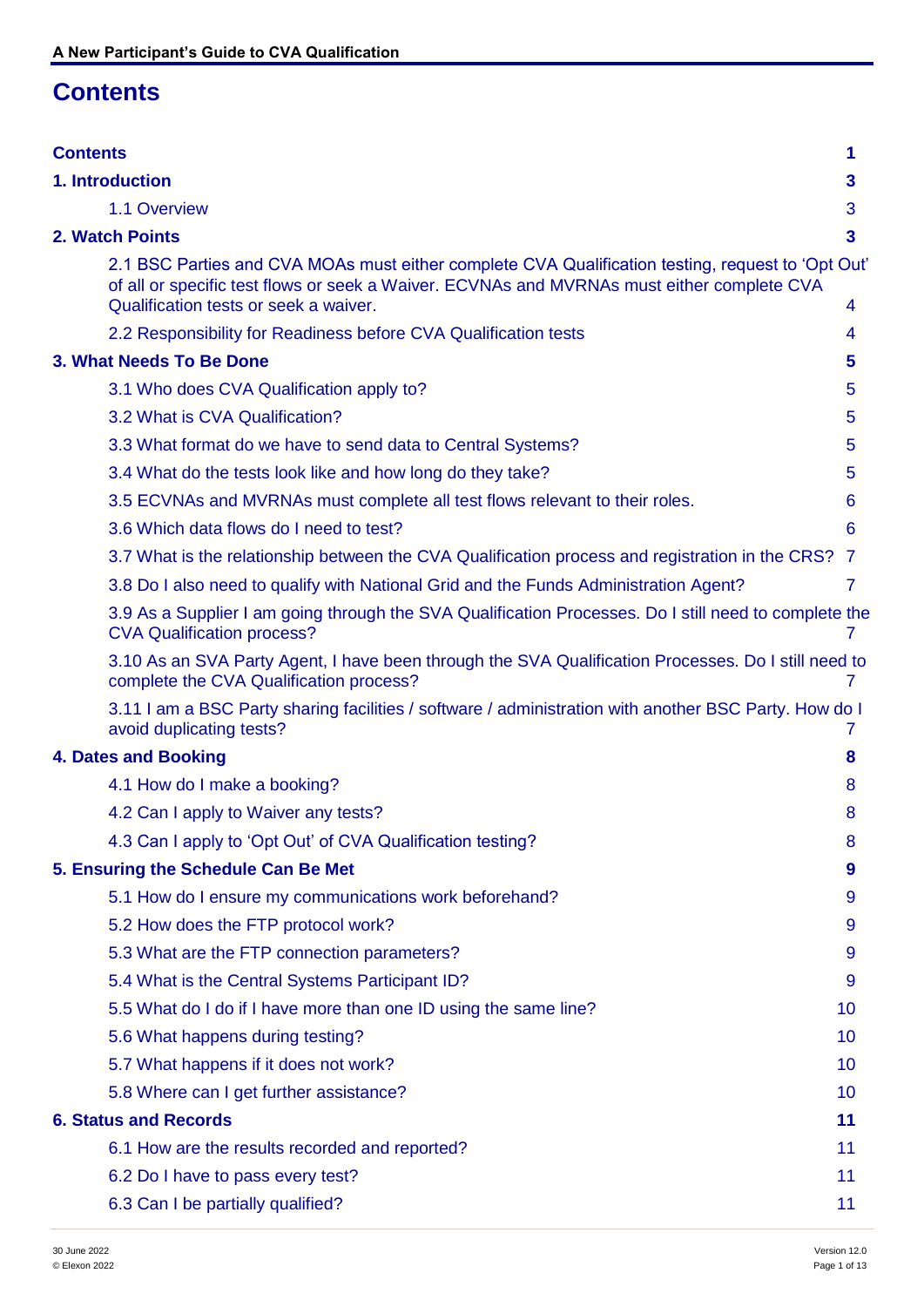| 6.4 How do I know when I have completed the CVA Qualification and Registration Processes? 11 |  |
|----------------------------------------------------------------------------------------------|--|
| <b>7. Data Flows</b>                                                                         |  |
| <b>Further information</b>                                                                   |  |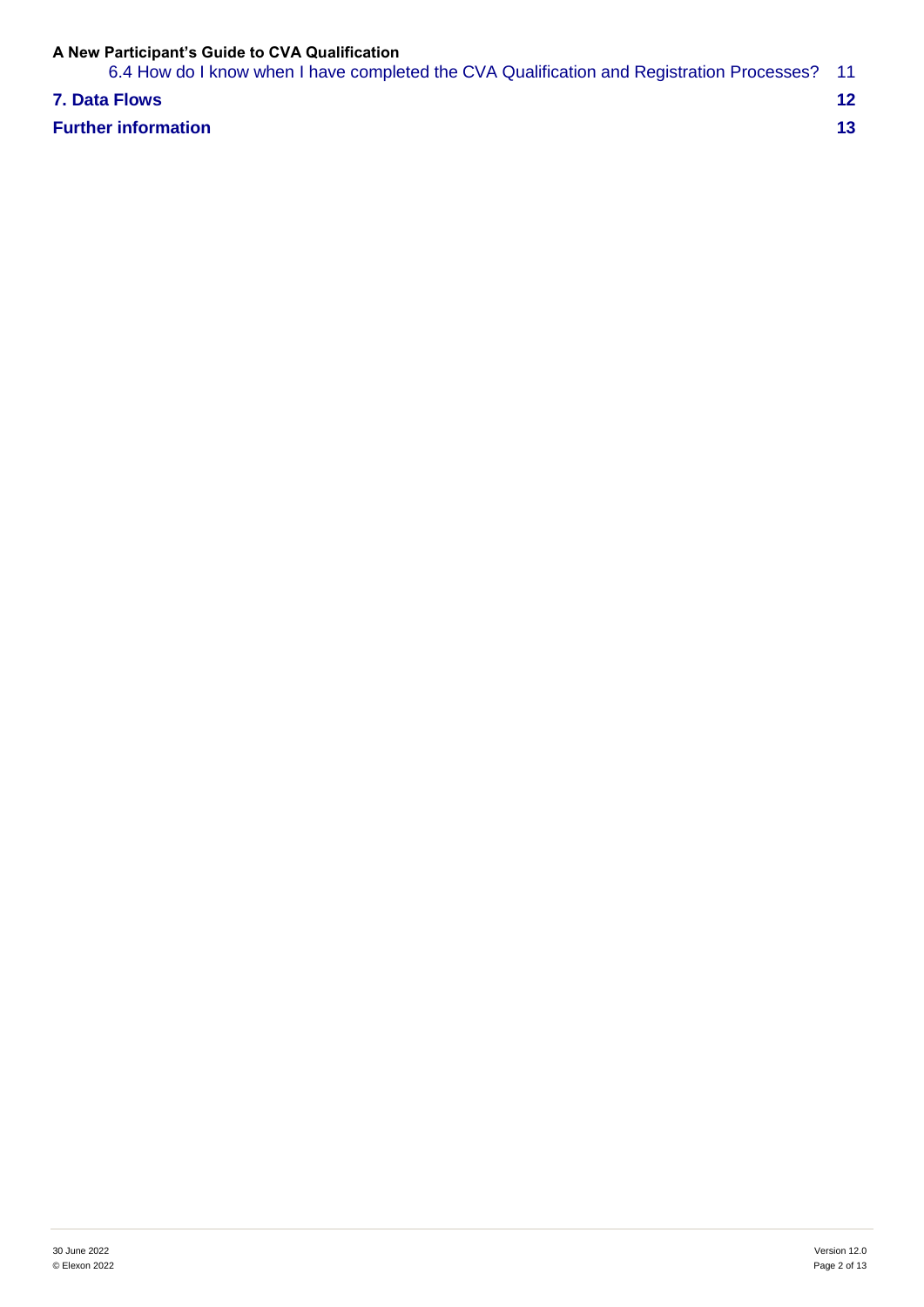# <span id="page-3-0"></span>**1. Introduction**

### <span id="page-3-1"></span>**1.1 Overview**

This Guide to Central Volume Allocation (CVA) Qualification has been produced to assist new entrants with understanding CVA Qualification and its relationship to Registration in the CRS (Central Registration System). The CVA Qualification process is defined in [BSCP70: CVA Qualification Testing for Parties and Party Agents.](https://www.elexon.co.uk/bsc-and-codes/bsc-related-documents/bscps/) Elexon's Participant Management Team will assist the Participant to enter the Balancing and Settlement Code (BSC) arrangements. For further details of the assistance available from Elexon, please see section 5.8 of this document.

The main body of the guide is in the form of a set of questions and answers with a '**watch points**' section that brings out some key points which you may need to consider. The questions are grouped according to the objectives described below.

The guide covers the CVA Qualification process which must be undertaken if Parties & Party Agents wish to communicate with the CVA BSC Agent systems. SVA Qualification Processes and National Grid (NG) related communications testing are not covered in this guide.

The [Communications Requirements Document](https://www.elexon.co.uk/bsc-and-codes/bsc-related-documents/business-definition-documents/) (CRD) defines the list of all the BSC Agents related data flows that need to be tested. Within the **CRD** the test flows are grouped into test groups and further subdivided to/from the relevant CVA BSC Agent in order to show how many data flows fall into each group.

This document is not a contractual document. It has been produced with a view to simplifying some of the procedural complexities; the BSC and other related documentation take precedence over this document.

# <span id="page-3-2"></span>**2. Watch Points**

This section lists a number of points that may need particular attention.

Each BSC Party and Party Agent must register and qualify in its own right.

BSC Parties include:

- **•** Supplier
- Non-physical Trader
- Interconnector User
- **Generator**
- **•** Licenced Distribution System Operator (LDSO)
- Interconnector Administrator (IA)
- Interconnector Error Administrator (IEA)
- Virtual Lead Party (VLP)
- Asset Metering Virtual Lead Party (AMVLP)

Party Agents in this case refer only to:

- Energy Contract Volume Notification Agent (ECVNA)
- Metered Volume Reallocation Notification Agent (MVRNA)
- Central Volume Allocation Meter Operator Agent (CVA MOA)

Each BSC Party and Party Agent must register and qualify in accordance with **[BSCP65](https://www.elexon.co.uk/csd/bscp65-registration-of-parties-and-exit-procedures/)**, **[BSCP70](https://www.elexon.co.uk/csd/bscp70-cva-qualification-testing-for-parties-and-party-agents/)** & **[BSCP71](https://www.elexon.co.uk/csd/bscp71-submission-of-ecvns-and-mvrns/)**. This means that BSC Parties and Party Agents must ensure they have access to facilities which are proven to enable them to interface with the BSC Central Services Agent (CSA) and that they have had their unique details such as Party Name, Party ID, Party Agent ID and contact details registered by the CRA.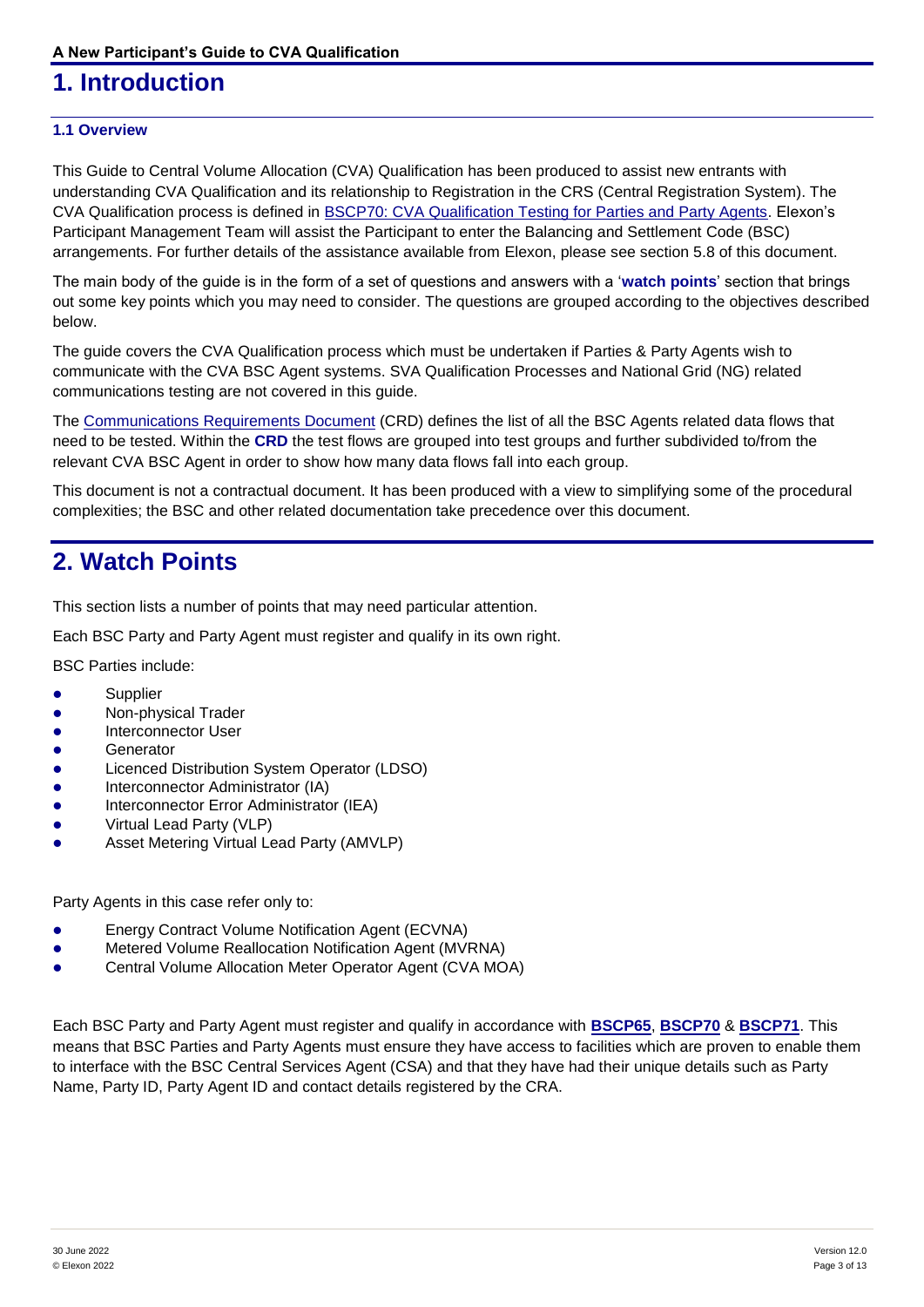### <span id="page-4-0"></span>**2.1 BSC Parties and CVA MOAs must either complete CVA Qualification testing, request to 'Opt Out' of all or specific test flows or seek a Waiver. ECVNAs and MVRNAs must either complete CVA Qualification tests or seek a waiver.**

1. BSC Parties and CVA MOAs must inform Elexon via the relevant **BSCP70** test booking form of their intention to complete, Opt Out or Waiver each specific test flow applicable to the roles in wish they intend to register in CRS.

- 2. ECVNAs and MVRNAs must inform Elexon via the relevant **BSCP70** booking form of their intention to complete or Waiver each specific test flow applicable to the roles in wish they intend to register in CRS.
- 3. If a BSC Party or Party Agent shares some facility with another organisation, Elexon requires a statement from the BSC Party or Party Agent of which data flow groups are covered and justification of why tests are not required.

Sections 3.10 and 4.2 of this document explain this further.

### <span id="page-4-1"></span>**2.2 Responsibility for Readiness before CVA Qualification tests**

Submission of the relevant test booking form in **BSCP70** confirms that that an organisation will:

- 1. Undertake, Waiver or Opt Out of the specific test flows in relation to the role(s) the organisation registers in CRS;
- 2. Ensure that all relevant software systems will be available and tested by the date of the tests;
- 3. Review the test scripts relevant to the interfaces to be tested and plan the preparation activities accordingly;
- 4. Ensure that all preparation, including the preparation of test data, will be complete by the booked date (where applicable); and
- 4. Ensure appropriate communication channels will be functional by the booked date.

Where a BSC Party or CVA MOA decides not to test flows this is at their own risk.

Should a BSC Party or CVA MOA wish to test flows after go-live, they can do so using the Participant Test Service (PTS). There is a cost associated with using the service.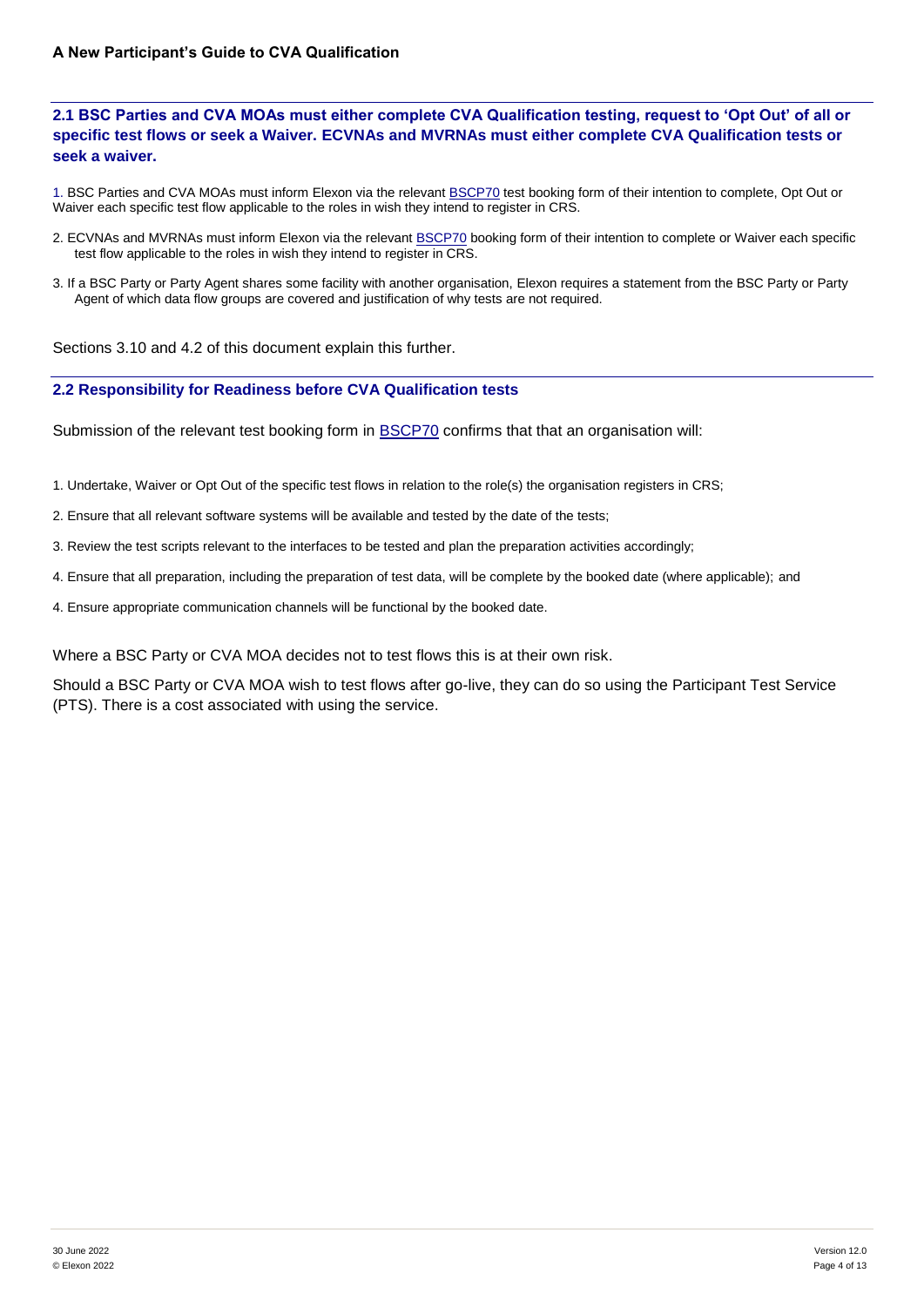# <span id="page-5-0"></span>**3. What Needs To Be Done**

### <span id="page-5-1"></span>**3.1 Who does CVA Qualification apply to?**

The CVA Qualification process applies to all BSC Parties and BSC Party Agents (as defined in 2.1). Every Party to the BSC must individually go through the CVA Qualification process, and this applies equally to Parties who are members of a corporate group.

Where file validation software that was tested for the relevant flows are being shared by another Party, an Applicant may request a Waiver of CVA Qualification testing by submitting a [BSCP70/02](https://www.elexon.co.uk/csd/bscp70-cva-qualification-testing-for-parties-and-party-agents/) form.

The CVA Qualification process also applies to all Party Agents who have interfaces with the Central Systems. Specifically, this means ECVNAs, MVRNAs and MOAs who operate CVA meters. The test flows applicable are different in each case. For more information on the applicable flows, please refer to the Communications Requirements Document or the forms in [BSCP70.](https://www.elexon.co.uk/csd/bscp70-cva-qualification-testing-for-parties-and-party-agents/)

If an organisation is both a BSC Party and one or more Party Agents, it must meet the CVA Qualification requirements applicable to all of the roles.

### <span id="page-5-2"></span>**3.2 What is CVA Qualification?**

CVA Qualification testing gives assurance that a BSC Party or Party Agent can communicate with the relevant CVA BSC Agents using data flows relating to the BSC Party's role or the specific Party Agent. Testing involves sending data to, or receiving data from, the Central Systems testing team which conducts the CVA Qualification testing for the CVA BSC Agents.

The tests look at the content of the files and the systems that produce them. They are not concerned with the business processes that sit around the systems.

Electronic data flows require an electronic connection to the relevant CVA BSC Agent, plus appropriate software systems to read or generate the data files. The tests assume that you have all the relevant connections and software installed and working. Please see section 5 of this document.

### <span id="page-5-3"></span>**3.3 What format do we have to send data to Central Systems?**

The format used for all flows is specified in the [CVA Data File Catalogue.](https://www.elexon.co.uk/bsc-and-codes/bsc-related-documents/business-definition-documents/) This document is available from the Market [Entry page](http://www.elexon.co.uk/reference/market-entry/) of the [BSC Website.](https://www.elexon.co.uk/)

### <span id="page-5-4"></span>**3.4 What do the tests look like and how long do they take?**

The CVA Qualification tests are to test the data interfaces and functionality of the systems which produce and read the data, but not the business processes that sit around the systems.

For an electronic data flow you must arrange to have your software generate an example file and send it to the Central Systems testing team, which confirms that it conforms to the CVA Data Catalogue.

For an electronic data flow from the Central Systems, you receive two example files, one valid and one invalid. Your software should accept the valid file and reject the invalid one. This is known as Acknowledging (Acking) or Nonacknowledging (NAcking). All files received from the Central Systems must be acknowledged or non-acknowledged as appropriate

BSC Parties and CVA MOAs can Opt Out of testing some or all of the test flows relevant to the roles they are registering in the CRS. Not to test is completely at the Party's own risk. Where the Party or CVA MOA chooses to complete all tests in a test group, the time needed for these test is in the table below.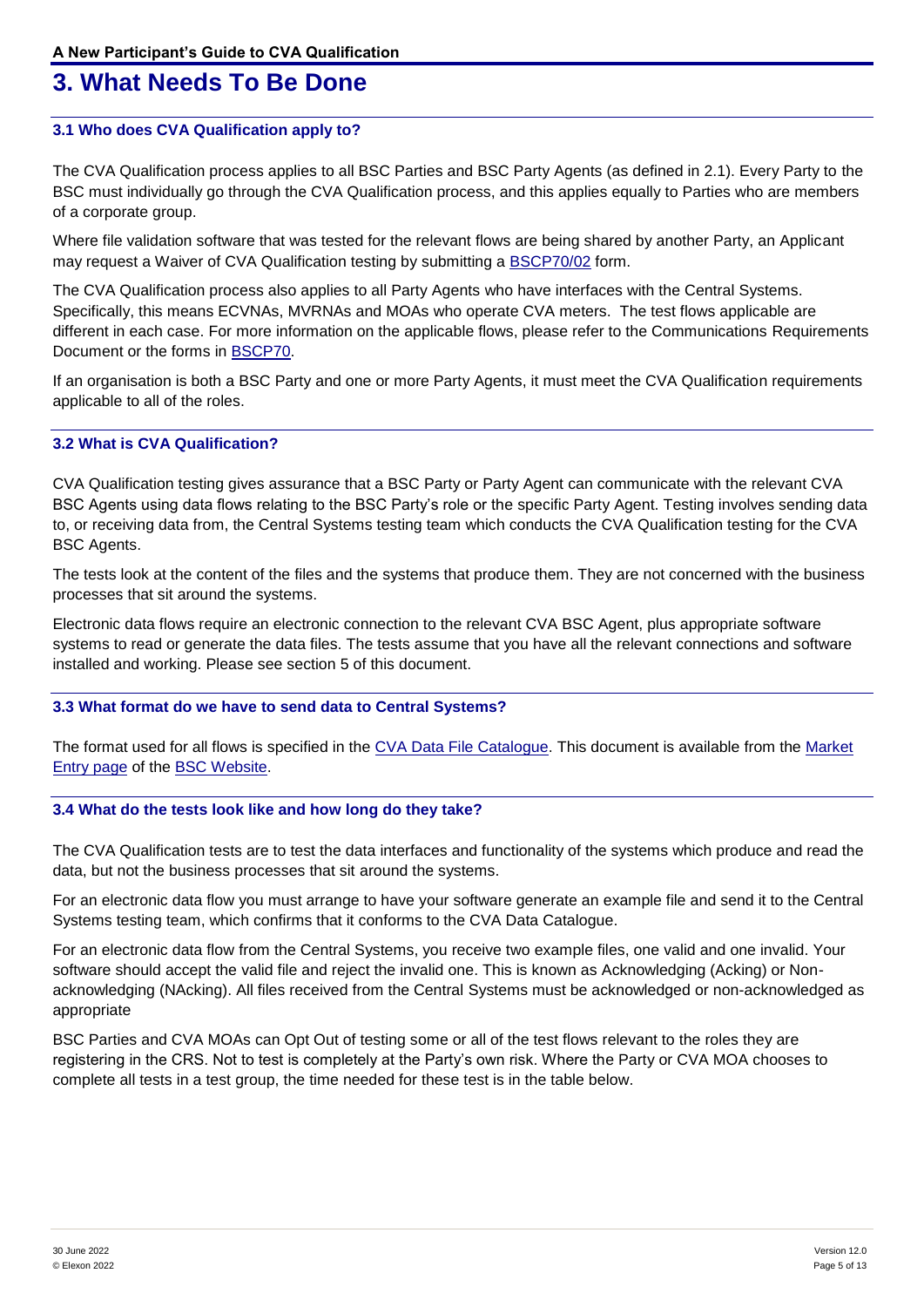### <span id="page-6-0"></span>**3.5 ECVNAs and MVRNAs must complete all test flows relevant to their roles.**

| <b>Flows to be tested</b> | <b>Applicable Organisation</b>                                  | Time                                           |
|---------------------------|-----------------------------------------------------------------|------------------------------------------------|
| <b>Registration flows</b> | <b>All Parties</b>                                              | 4 hours                                        |
| Trading flows             | <b>Trading Parties</b>                                          | Done at the same time as<br>registration flows |
| Metering flows            | Parties who will register Metering<br>Systems                   | 4 hours                                        |
| <b>BMU flows</b>          | Parties who will register BM Units                              | Done at the same time as Metering<br>flows     |
| <b>DSO Specific flows</b> | <b>Distribution System Operators</b>                            | 4 hours                                        |
| <b>ECVNA flows</b>        | <b>Energy Contract Volume Notification</b><br>Agent             | 4 hours                                        |
| <b>MVRNA</b> flows        | Meter Volume Reallocation<br>Notification Agent                 | 4 hours                                        |
| CVA MOA flows             | Meter Operator Agents who will be<br>responsible for CVA meters | 4 hours                                        |
| <b>SMRA flows</b>         | <b>Supplier Meter Registration Agents</b>                       | 4 hours                                        |

Please note that the times noted in the above table are only an indication. Testing times can differ dramatically and we always ask you to set aside at least a whole day for CVA Qualification testing. Although testing usually takes less than a whole day this will allow you time in case any amendments can be made to your systems at the time of the test to get a successful outcome.

### <span id="page-6-1"></span>**3.6 Which data flows do I need to test?**

You only need test data flows that apply to your business and the decision tree below should help you identify which data flows apply to you.



Interconnector Administrators and Interconnector Error Administrators are regarded as special situations where the Meters are registered without being directly allocated to a single BM Unit. The registrant of these Meters will need to test Metering Data Flows.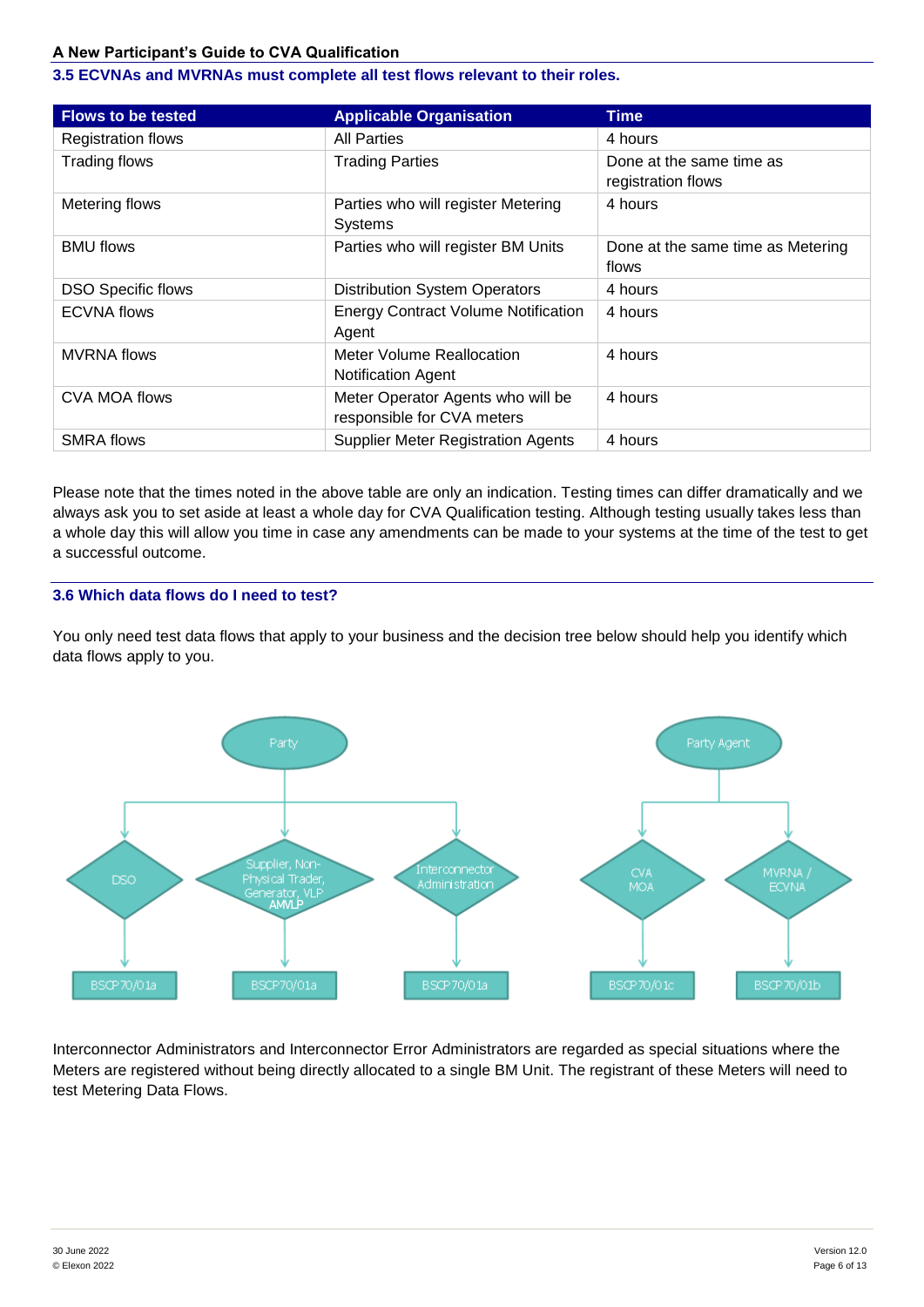### <span id="page-7-0"></span>**3.7 What is the relationship between the CVA Qualification process and registration in the CRS?**

Registration is to register data in the CRS including the organisation's name, address and Party ID. The CVA Qualification process is a parallel activity, which must be completed before your registration becomes effective in CRS.

### <span id="page-7-1"></span>**3.8 Do I also need to qualify with National Grid and the Funds Administration Agent?**

You only need to qualify with National Grid if you need either an Electronic Data Link (EDL) or Electronic Data Transfer (EDT) link. The Funds Administration Agent (FAA) does not require any data flows to be tested.

For clarification, you only need an EDT link if you are submitting physical notifications for one or more BM Units, and you only need an EDL link if you are submitting bids and offers from a BM Unit and need to receive Bid/Offer Acceptances.

<span id="page-7-2"></span>**3.9 As a Supplier I am going through the SVA Qualification Processes. Do I still need to complete the CVA Qualification process?**

CVA Qualification is mandatory for Parties. You have the option to complete, Waiver or Opt Out of CVA Qualification testing.

<span id="page-7-3"></span>**3.10 As an SVA Party Agent, I have been through the SVA Qualification Processes. Do I still need to complete the CVA Qualification process?**

No, unless you are a MOA taking on the operation of one or more CVA Meters. CVA Qualification is mandatory for CVA MOAs and you can choose to complete, Waiver or Opt Out of CVA Qualification testing.

<span id="page-7-4"></span>**3.11 I am a BSC Party sharing facilities / software / administration with another BSC Party. How do I avoid duplicating tests?**

All BSC Parties and Party Agents must complete the CVA Qualification process individually. However, the participant may submit an application to Waiver some or all of the tests, where the Party or Party Agent is recognised as:

- **•** part of a corporate group using central facilities;
- a client to some third party operational company which provides facilities for more than one BSC Party; or
- a client of a software company providing similar software for more than one BSC Party or Party Agent.

Should a Party of Party Agent wish to Waiver, Elexon requires evidence to show that the Qualifying participant will share previously tested facilities. This evidence can be a letter from the supporting participant, confirming their lines were tested for the relevant data flows and confirming that they will be handling live flows for the qualifying participant.

For information on the Waiver process please see [BSCP70: CVA Qualification Testing for Parties and Party Agents.](https://www.elexon.co.uk/csd/bscp70-cva-qualification-testing-for-parties-and-party-agents/) Please also see section 4.2 of this document for more information.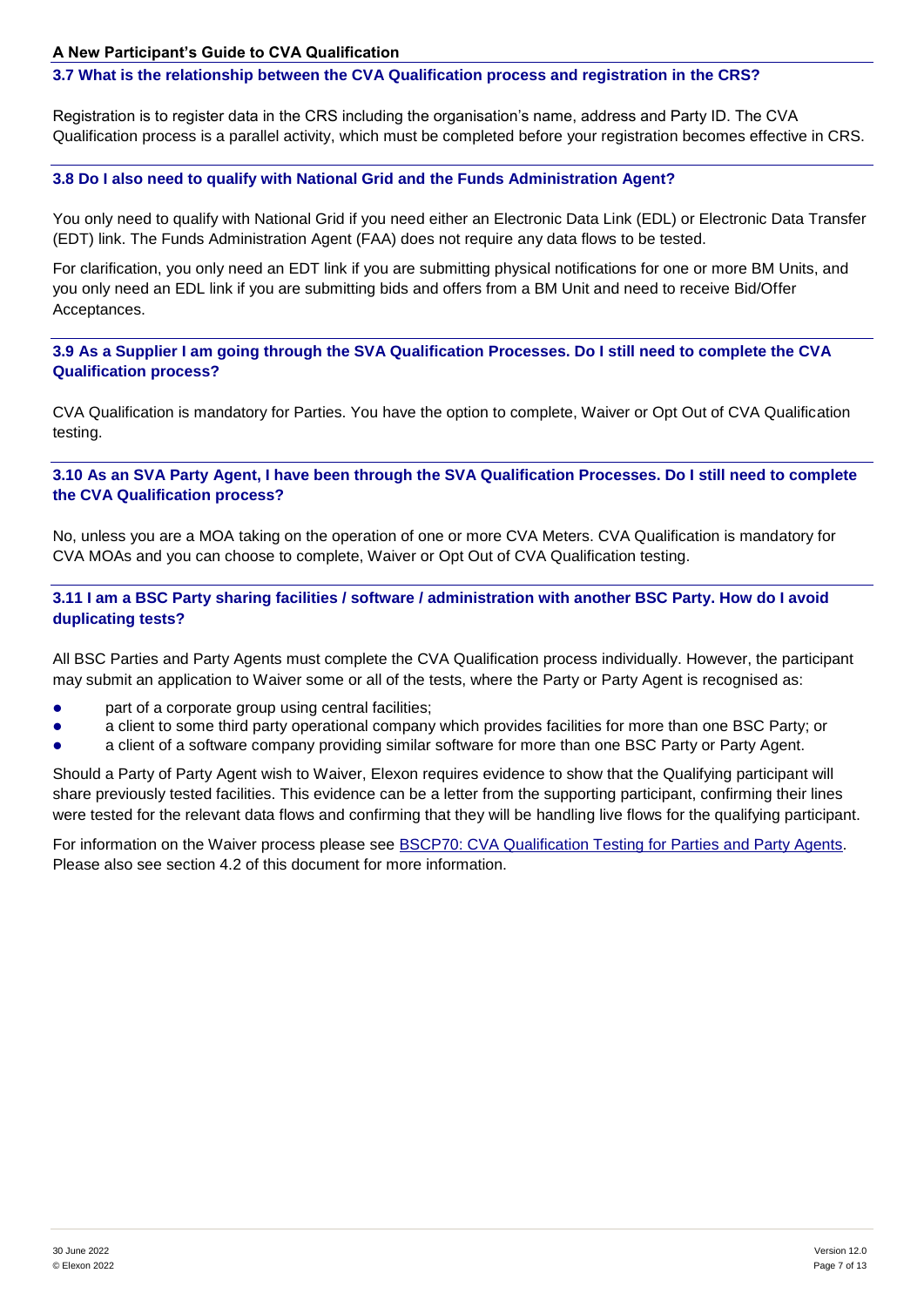# <span id="page-8-0"></span>**4. Dates and Booking**

### <span id="page-8-1"></span>**4.1 How do I make a booking?**

Please complete the CVA Qualification Test booking form in **BSCP70** and return to [bscservicedesk@cgi.com](mailto:bscservicedesk@cgi.com)

Refer to the CVA Qualification Checklist, which can be found in Appendix A of [BSCP70,](https://www.elexon.co.uk/csd/bscp70-cva-qualification-testing-for-parties-and-party-agents/) before requesting a testing slot. The checklist is a guide to ensure you are prepared for testing.

Generally, a ten-day period is needed between booking a test slot and the actual test date to allow test data to be prepared, a tester allocated and administrative details confirmed.

If you are unsuccessful in your testing, CGI will liaise with you directly to arrange another test date giving enough time to make any changes relevant to your systems to produce a successful test.

All CVA testing for a new BSC participant role is free of charge. Please see section 5.8 for further information.

### <span id="page-8-2"></span>**4.2 Can I apply to Waiver any tests?**

Under certain circumstances you may apply for a Waiver of CVA Qualification. A Waiver can be sought if the software which will generate or read flows on your behalf is to be shared with another BSC Party or Party Agent, and you believe that the relevant flows have already been, or will be tested.

If you do not share software or organisation (described above) then you cannot Waive Qualification.

Waivers are not automatically granted. This facility is to reduce obvious duplication and it does not remove the obligation on Parties and Party Agents to satisfy CVA Qualification requirements. Waivers will not be granted if there is any doubt or concern about the identification of shared facilities or the relationship of those facilities to the particular data flows.

In the case of Waivers based on tests not yet done, you must state when these future tests are due. You may be required to undertake tests if the tests on which your Waiver is based are not complete. You will not have completed the CVA Qualification requirements until these other tests are complete.

### <span id="page-8-3"></span>**4.3 Can I apply to 'Opt Out' of CVA Qualification testing?**

BSC Parties and CVA MOAs have the option to Opt Out of testing all or specific flows relevant to the roles they are registering in the CRS. This is entirely at the Parties own risk. If the Party decides to Opt Out of testing they will not know if their systems can communicate with the CVA systems successfully and this may increase the risk to Settlement and the companies own finances.

BSC Parties and CVA MOAs must complete the relevant CVA Qualification test booking form in BSCP70 and state against each applicable test flow whether they wish to test the flow as part of the CVA Qualification process.

ECVNAs and MVRNAs must complete all of the relevant CVA Qualification testing; they cannot Opt Out of testing.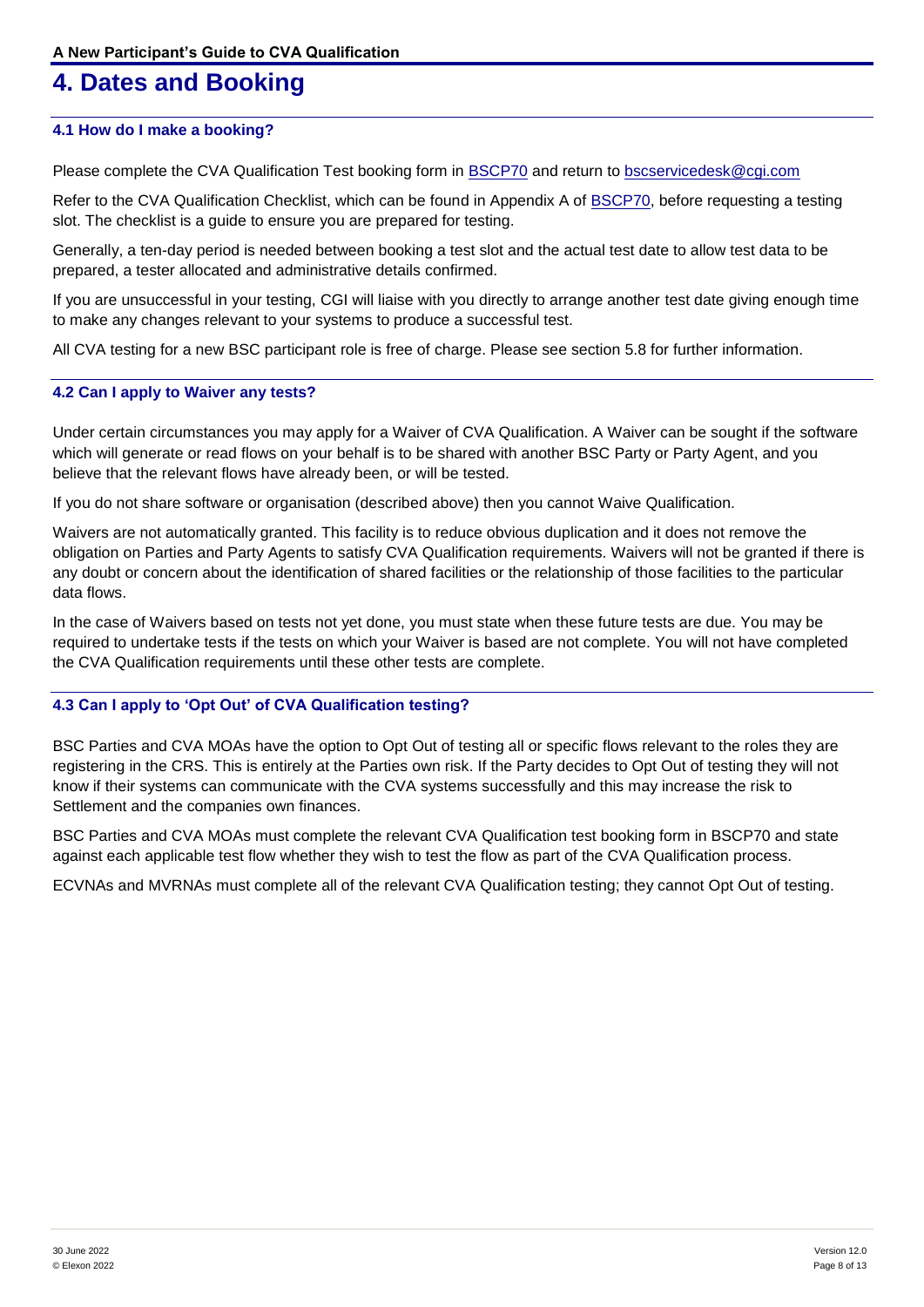# <span id="page-9-0"></span>**5. Ensuring the Schedule Can Be Met**

### <span id="page-9-1"></span>**5.1 How do I ensure my communications work beforehand?**

Part of the installation activity for High Grade Service includes an FTP (File Transfer Protocol) test. The Central Systems communications team will contact you to facilitate this once they have received an order from Elexon for this activity. This tests the security software and communications by passing a plain text file from one end to the other. All that remains for you to do after this test is to ensure that your application software can communicate with the security software. The FTP testing is used primarily by High Grade Service users, but is also available on request to users of

Low Grade Services – requests should be made to the Central Systems during liaison with them when setting up your communications.

You should obtain your encryption keys as early as possible, as historically these can delay the communications set-up process.

Successful completion of FTP testing is not a guarantee that no problems will be encountered in CVA Qualification testing. If configuration changes are made after completion of FTP testing it is recommended that an FTP re-test should be requested.

### <span id="page-9-2"></span>**5.2 How does the FTP protocol work?**

You should encrypt any files that you are going to send to the Central Systems using the same key you used for FTP testing.

Log on to the FTP area using the username and password provided to you by your Central Systems new entrant testing team contact during FTP testing.

You will see three directories: inbox, outbox, and temp.

Participants should use the following protocol when sending flows to the Central Systems:

- cd temp
- put <filename>
- rename <filename> ..\inbox\<filename>

The flow will then be processed by the Central Systems.

Participants should use the following protocol when pulling files from the Central Systems:

- cd outbox
- get <filename>

The flow can then be decrypted using the key you used for FTP testing.

Participants using the High Grade Service and opted to have files pushed to them will see these files appear in the appropriate directory in the participant's system. Further details of push and pull options and FTP operations in general can be found in the Participant Communications Installation Guide (PCIG). Please contact the [bscservicedesk@cgi.com](mailto:bscservicedesk@cgi.com) to obtain a copy of the PCIG. Low Grade Service users will always pull files to themselves.

### <span id="page-9-3"></span>**5.3 What are the FTP connection parameters?**

Please contact the BSC Service Desk for High Grade Service, Low Grade Service, IP addresses and user names and passwords.

### <span id="page-9-4"></span>**5.4 What is the Central Systems Participant ID?**

The Participant ID for the Central Systems is – 'UKDC'.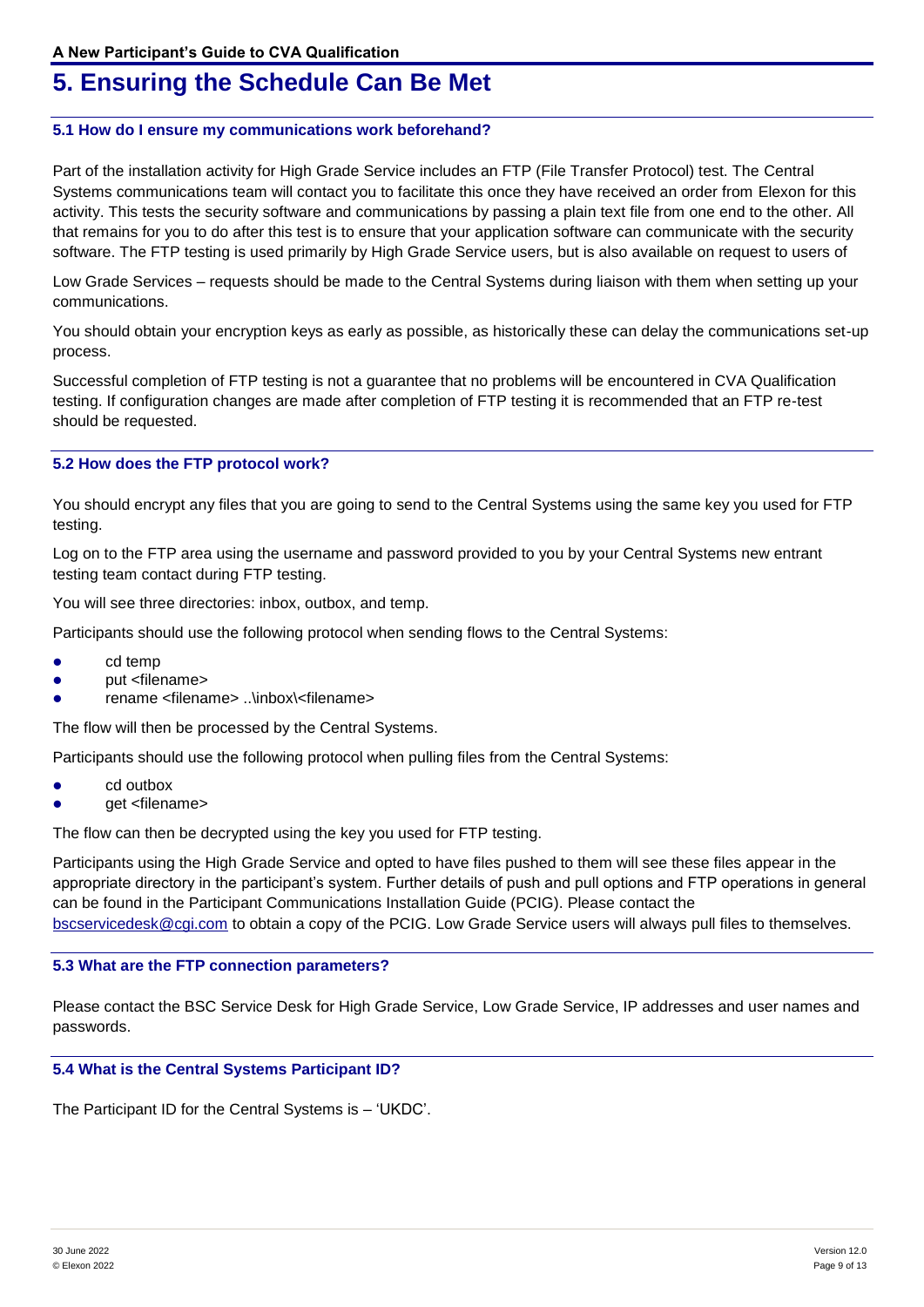### <span id="page-10-0"></span>**5.5 What do I do if I have more than one ID using the same line?**

If you are using one line for more than one Party ID, Party Agent ID, or combination, you need separate log on details to transfer files relating to each ID. This means that you will be using different keys for each Party's data flows, and it's the same as you will be doing for live running.

### <span id="page-10-1"></span>**5.6 What happens during testing?**

You will be contacted by the Central Systems a few days before your tests to confirm you are ready and agree what tests you are expecting. On the day, you will use your systems to send and receive electronic data flows. If you run into problems you will be able to talk to someone at the other end who will work with you to resolve the issues.

### <span id="page-10-2"></span>**5.7 What happens if it does not work?**

If you are unable to complete the tests relating to electronic flows in the allocated time you may be asked to book a future time when you expect to have resolved the problems. If the problems are to do with communications or understanding the interfaces we should be able to agree the scale of the problem and, either, bring in support to help you complete the tests in one go, or agree a new date.

### <span id="page-10-3"></span>**5.8 Where can I get further assistance?**

For further assistance and to book CVA Qualification tests, please contact [market.entry@elexon.co.uk](mailto:market.entry@elexon.co.uk) stating in the subject box of the email what assistance you require. Alternatively, you can also contact the BSC Service Desk to log a query.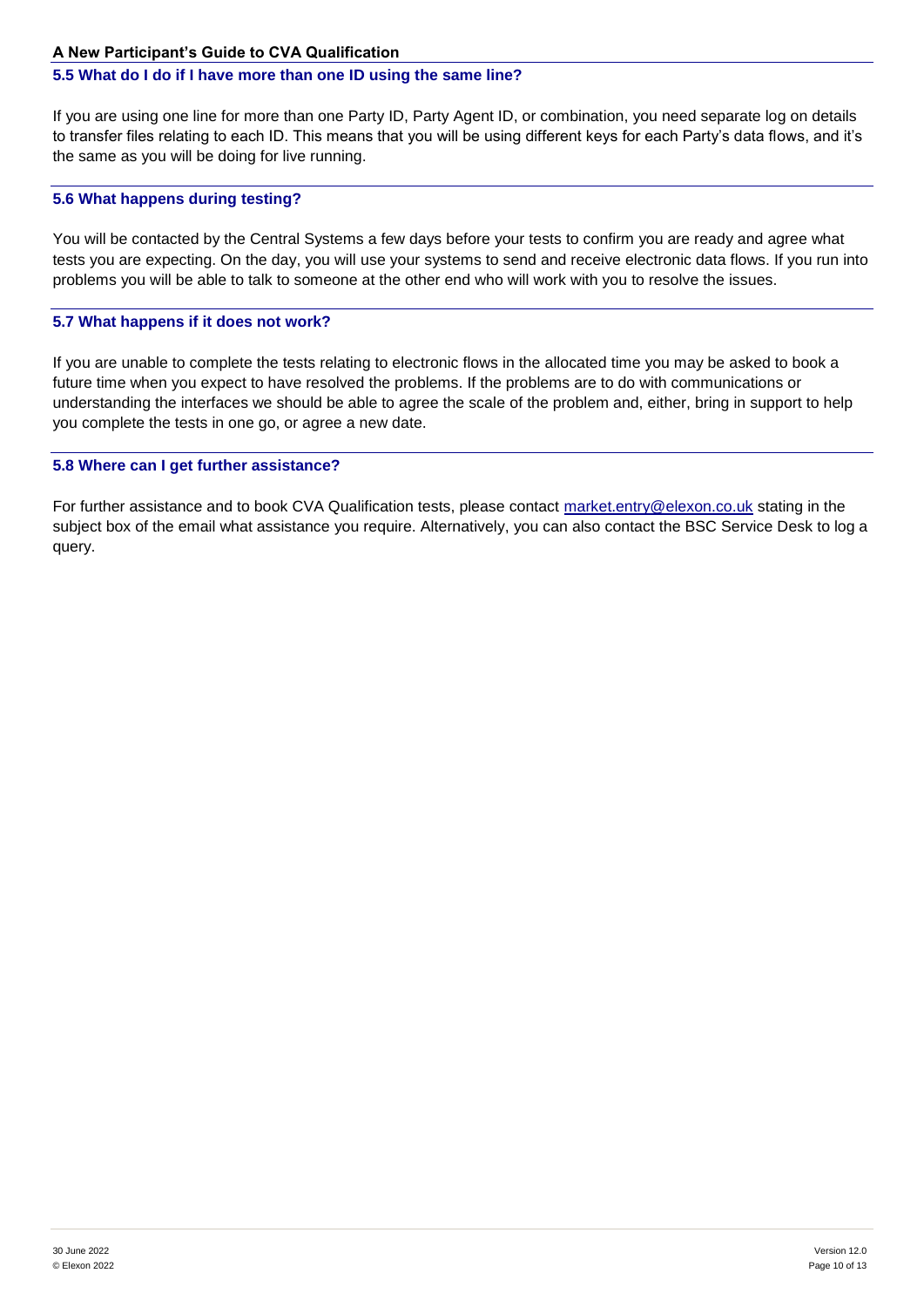## <span id="page-11-0"></span>**6. Status and Records**

### <span id="page-11-1"></span>**6.1 How are the results recorded and reported?**

Where applicable, CGI will provide the Participant Management team with confirmation that data flows were tested satisfactorily. The Participant Management team then issues you with a Confirmation email for your records that you have been successfully Passed, Waivered or Opted Out of CVA Qualification.

### <span id="page-11-2"></span>**6.2 Do I have to pass every test?**

You have to pass, Opt Out or Waive every test flow in each group that is relevant to the role you register in CRS and you will not be qualified until then. For example, if you are a meter registrant you must Pass, Opt Out or Waive all the tests for all the data flows in the metering group.

### <span id="page-11-3"></span>**6.3 Can I be partially qualified?**

It is not possible to be partially qualified. You must successfully complete the CVA Qualification process for all the relevant flows that apply to the role(s) you register in the CRS. For example, if you are a meter registrant at the time, or you are about to become the registrant for meters, you must complete the relevant CVA Qualification tests in the metering group. See the diagram in section 3.6 to identify the flows required. Please also refer to the Communications Requirement Document which provides detailed information on the applicable flows.

A Party may wish to add capability as it is required. For example, a Supplier with no CVA meters can omit the metering group from testing it initially undertakes. If that Supplier later chooses to register CVA meters they must ensure they complete the relevant CVA Qualification tests for metering flows before registering the meters.

### <span id="page-11-4"></span>**6.4 How do I know when I have completed the CVA Qualification and Registration Processes?**

CGI will work with you during your CVA Qualification activities and will provide confirmation when the processes are complete.

Please bear in mind that completion is your responsibility; if the relevant forms and paperwork are not received, then your registration will not be enabled in CRS.

CVA Qualification is complete when CGI issue a CVA Qualification Statement which confirms you have met the relevant CVA Qualification requirements. The CVA Qualification Statement will be issued following the review and verification of the testing. This review process can take up to two working days from the completion of your final test group.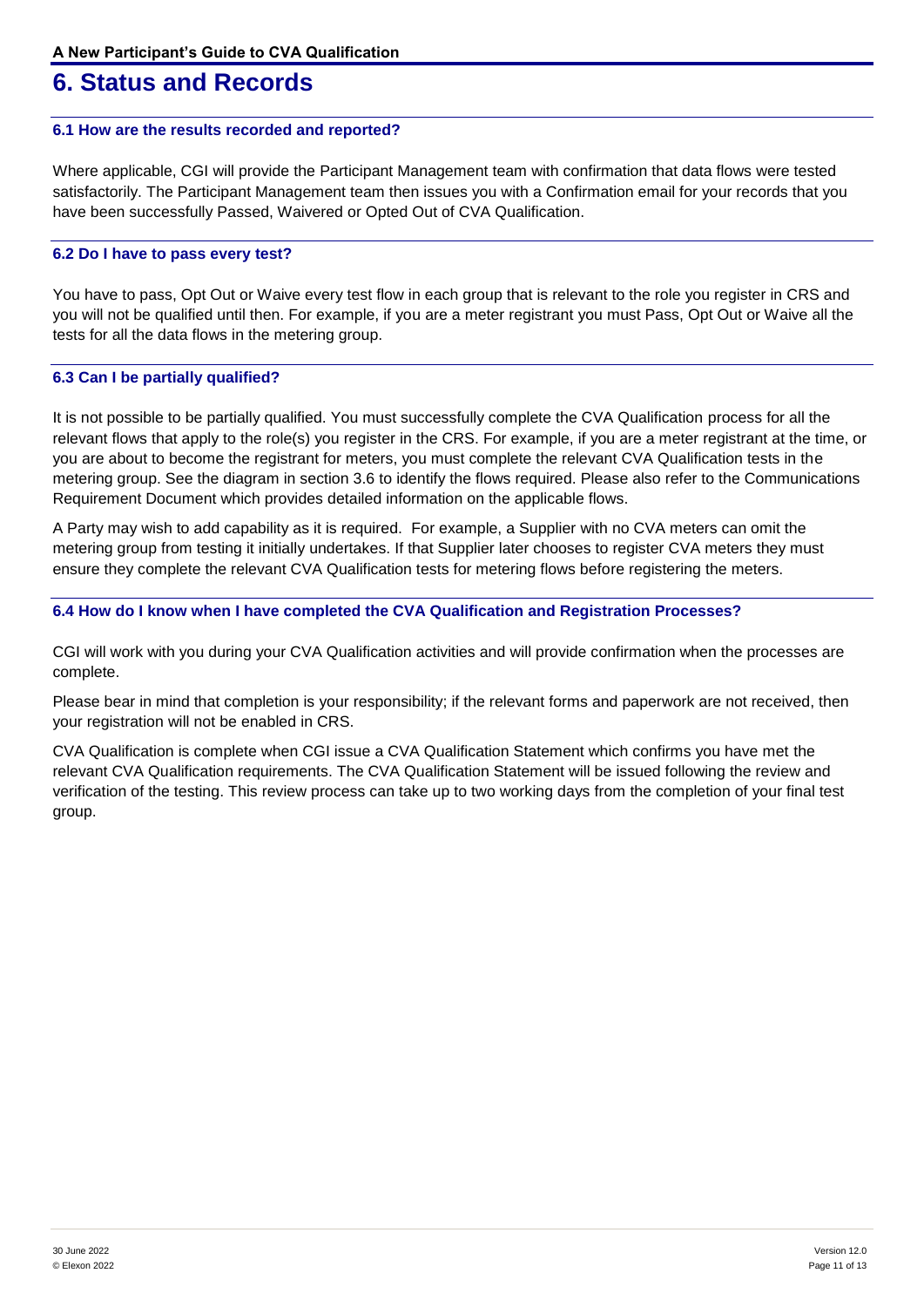# <span id="page-12-0"></span>**7. Data Flows**

The Communications Requirement Document contains the formal definition of the data flows that need to be tested for this requirement.

The following points should be noted when considering data flow requirements for CVA Qualification tests.

- Metering registration flows only relate to registrants of Metering Systems. Suppliers with base BMUs, or BMUs based on SVA aggregations only, will not use these flows and do not need to test them. However, tests will be required if a Supplier registers a CVA Metering System.
- BMU Registrant flows apply in principle to all Parties with BM Units. In practice the flows in this group only apply to Interconnector Administrator.